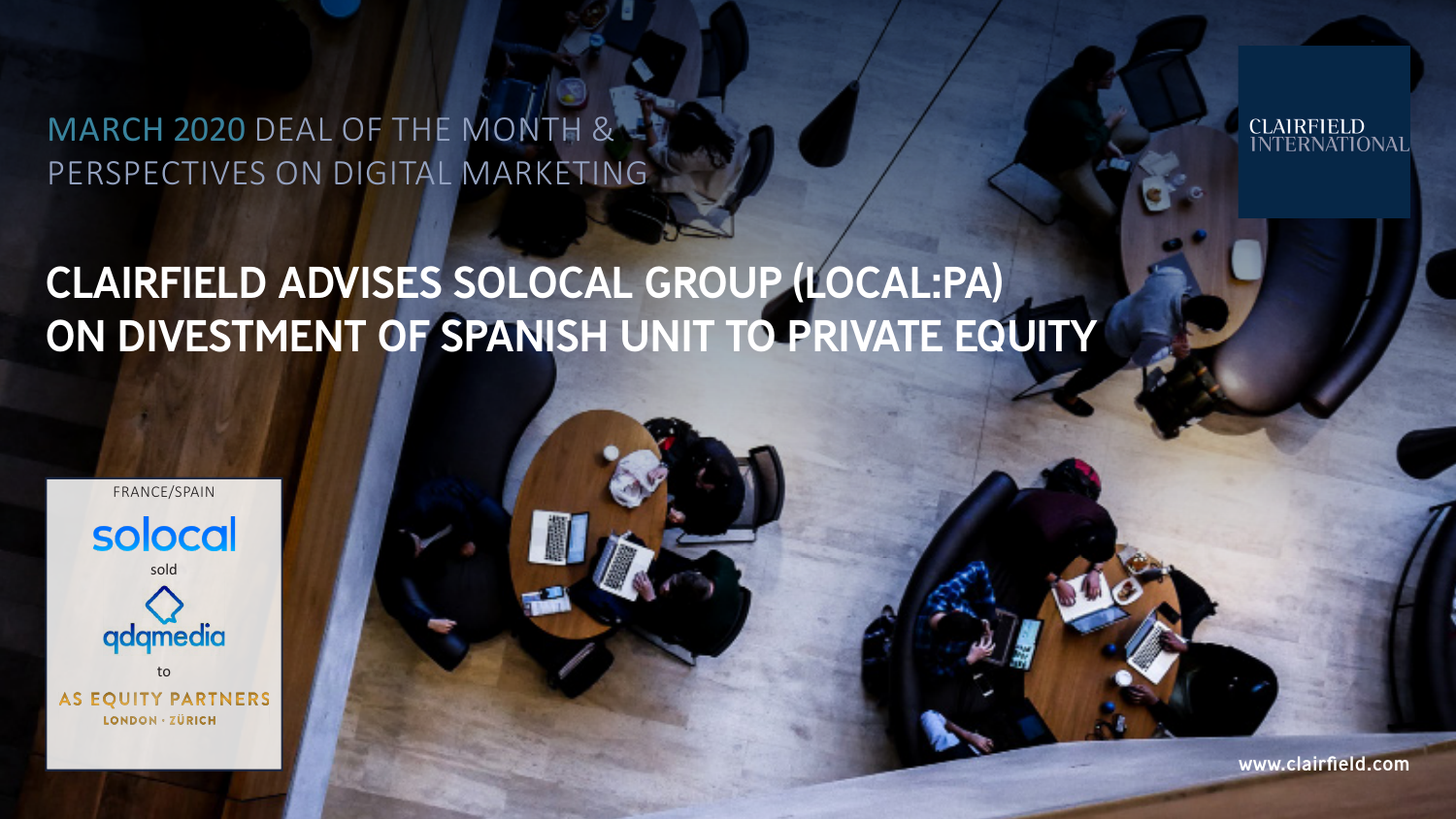# **CLAIRFIELD**

#### Worldwide trends Worldwide digital

The billion euro advertising space is a rapidly changing industry with most of the action happening on the digital marketing side. As the world's digital advertising revenues increase, there is a global demand for more online content. Lead generation, advertising, search engine optimization, and affiliate partnerships are major drivers of income in the 21st century marketing industry. This demand drives up the value of content-related businesses and digital marketing agencies in an era where everyone is glued to their connected devices.

#### Evolving digital marketing techologies

The growing popularity of individualized features and more in-depth experiences pushes brands to invest and acquire these types of technologies while post-sales marketing has become a more prominent element along the customer journey.

Audio queries made possible by smart devices and digital assistants are driving voice search.

Social search emphasizes the value of product reviews and recommendations.

Giant platform companies provide free digital products and services but are still able to profit as they reach massive audiences: the larger the platform, the more consumer data is collected.

Artificial intelligence analytics are helping to better target marketing strategies based off of real-time data.

Affiliate partnerships promote products or services that belong to another company. The valuation depends on terms like longevity, product category and seasonality, commission tiers, high calibre content, and the link portfolio. For valuation purposes, advertising agencies are similar to affiliate businesses because they are dependent upon content and end-user action to produce revenue.

advertising spending is predicted to reach  $\overline{\epsilon}$  456 billion by the end of 2023.



### M&A highlights

Deal activity remained strong in 2019 and most deals continue to be driven by marketing service buyers seeking to integrate SaaS and other AI technologies.

Transaction volume has been consistent for several quarters with deal value spiking at certain times due to mega deals such as the acquisition of Marketo by Adobe valued at EUR 4.23 billion. In 2016, Vista Equity Partners acquired Marketo for only EUR 1.6 billion. In just two years, the company valuation increased by EUR 2.63 billion.

Amazon Advertising is now the third-largest ad seller in the US behind Google and Facebook, holding a 4% market share. This is due to their recent acquisition of Sizmek's ad server and a 34% growth of their advertisement revenue in Q1 2019.

The innovation of AI has accelerated M&A activity, as the integration of software solutions with traditional marketing has proven to produce successful synergies.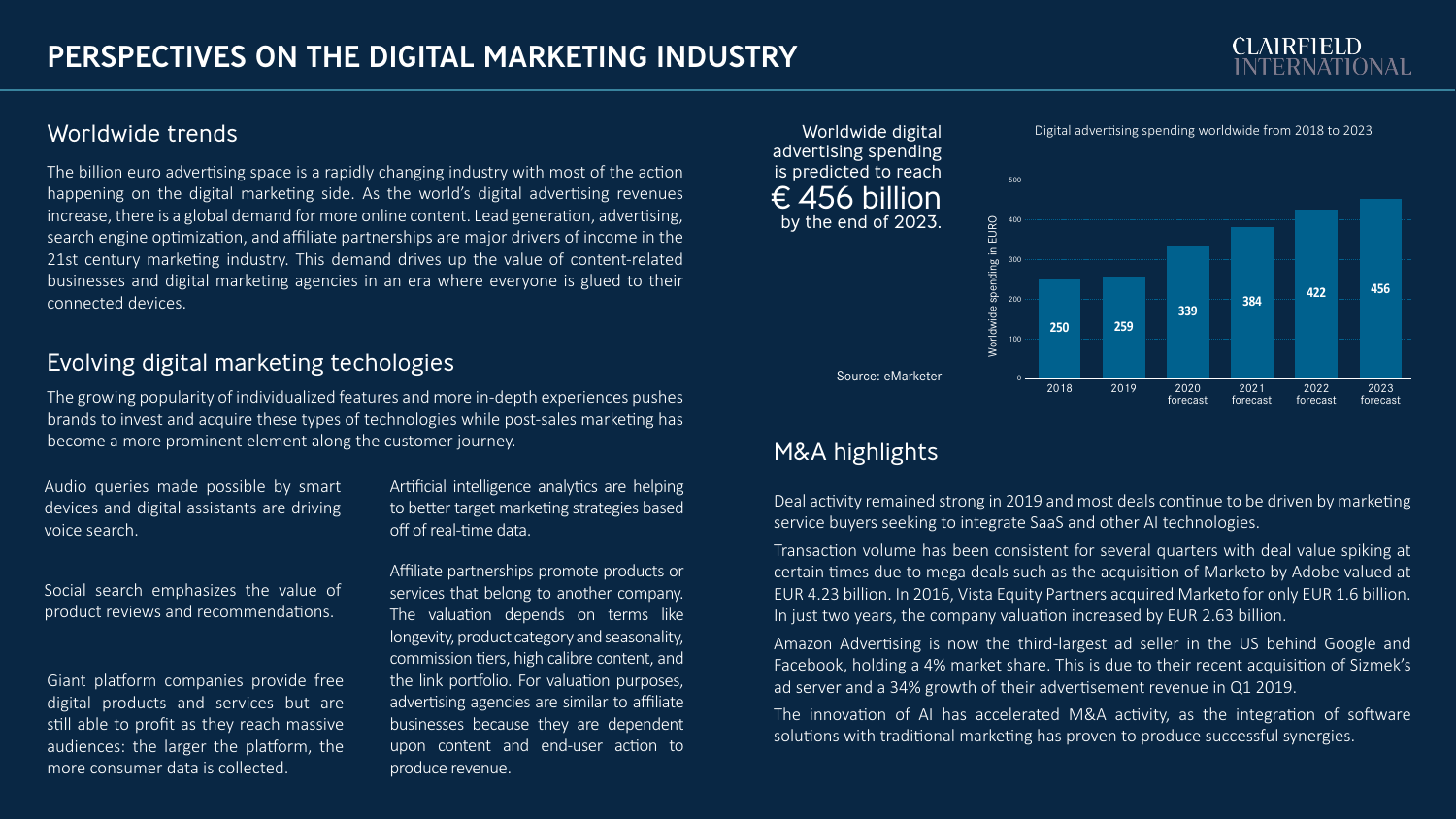#### Transaction summary Transaction rationale

Solocal Group, a Euronext-listed digital marketing company, sold its Spanish subsidiary QDQ Media to AS Equity Partners.

#### Profile of the companies

Solocal Group (LOCAL.PA) is a major player in the digital marketing solocal space in France with revenue in excess of EUR 584 million in 2019. Solocal provides digital services (digital presence, digital advertising, websites, and new print solutions). Solocal also provides users with the best possible digital experience with PagesJaunes, Mappy and Ooreka, and partners (including Google, Facebook, Apple, Microsoft/Bing, Yahoo!).

# qdqmedia

QDQ Media is the leading digital marketing agency in Spain, offering SEO and SEM, web design & hosting, web presence, and online videos, thanks to a scalable technological platform. QDQ Media focuses mostly on SME clients, and also provides services for mid-sized companies and large accounts with its dedicated subsidiaries Optimizaclick and Trazada.

**AS EQUITY PARTNERS** AS Equity Partners is a European private equity firm with offices LONDON - ZÜRICH in Zurich and London. The fund focuses on lower midmarket technology companies across Europe, focusing on special situations such as carve-outs.

QDQ Group is a group of three digital marketing companies (QDQ, Optimiza, and Trazada), each of which is dedicated to a particular customer segment. The history of the group dates back to 1997. The company initially focused on the sale of printed guidebooks. In 2004 Solocal purchased QDQ and began the digital transformation of the company. QDQ acquired Optimiza and Trazada in 2011 and finalized its transformation in 2013. In recent years the company was in a difficult financial situation due to its restructuring and the transformation process it undertook going from a print based to digital company. In 2018 the turnaround was completed and QDQ generated enough profit and cash to be independent of its parent company. Solocal eventually decided to divest QDQ as there was little synergy between its software platforms and offered little crossfertilization with its other businesses. With this divestiture Solocal exits the Spanish market.

**CLAIRFIELD** 

#### Clairfield role

Clairfield International acted as exclusive financial advisor to Solocal Group. Solocal was a long-standing client of Clairfield International. In 2017 Clairfield advised the sale of its online real-estate classifieds business, avendrealouer.fr, to leboncoin Group. The QDQ mandate was not an easy one to execute as QDQ was loss-making in the past. It was a former turnaround situation with many peaks and valleys on the balance sheet. In addition the digital marketing landscape is constantly shifting with many players as marketing moves towards digital and Google eats up an ever larger market share.

Numerous strategic buyers declined the opportunity. The deal team turned to private equity investors. Several offers were not accepted before Bertrand Hermez, head of Clairfield's TMT sector group, together with the Spanish team, identified AS Equity as the ideal buyer. AS Equity specializes in carve-outs for European digital midmarket companies. QDQ is the perfect fit for them and AS Equity plans to further consolidate with another player to be acquired in the medium term.

Deal team: Bertrand Hermez, Marie Dokchine, Brian O'Hare, Felipe Selva